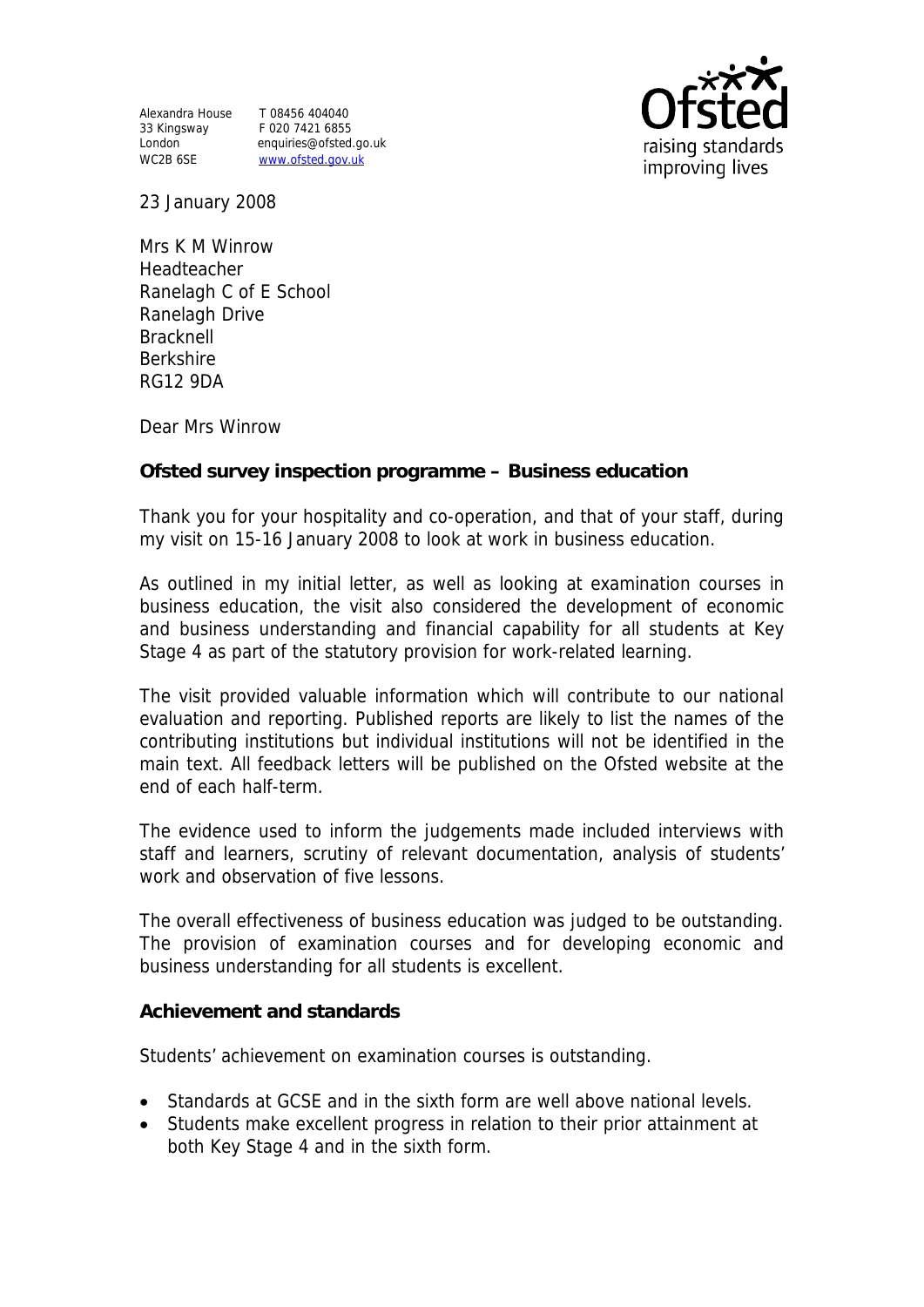- Independent learning skills are well established and students make excellent use of ICT. The quality of students' note-taking to aid revision is very good.
- In lessons, students feel confident enough to challenge opinions with which they disagree.
- Completion rates for sixth form business courses are excellent.
- By the end of Key Stage 4, students' economic and business understanding, including among students not taking business courses, is outstanding.
- The school has made excellent progress towards meeting its challenging specialist school targets.

**Quality of teaching and learning** 

Teaching and learning on examination courses are excellent.

- Teachers have excellent subject knowledge. Lessons are consistently well planned, proceed at a fast pace and include a wide variety of learning opportunities. Expectations of students are very high and good use is made of extension activities to stretch the most able. The tenacity, with which teachers challenge students' misunderstanding of concepts and gaps in knowledge, is a particular strength.
- There is a strong focus on developing students' evaluative skills and the use of technical vocabulary. New technologies are well used. Good use is made of links with local businesses.
- Students respond very well to learning opportunities and make excellent progress in lessons. Higher order skills are well developed. Behaviour is excellent, as are student-staff relationships.
- Assessment practice is excellent. Marking is thorough and provides clear judgements, praise and helpful comments to encourage students to improve.
- There is a very good take-up of the wide range of additional learning opportunities, including taking part in a variety of competitions.
- A good range of business texts, journals and daily newspapers is available in the Learning Resource Centre.

**Quality of the curriculum** 

The quality of the business-related curriculum is outstanding and meets the needs of almost all students extremely well.

- GCSE business courses are very popular, being taken by more than half the students. Take-up of sixth form business courses is also very good.
- An extensive range of enterprise activities provides excellent opportunities for all students to develop their team and problem-solving skills.
- Young Enterprise gives Year 12 students an excellent insight into business planning and collaborative working.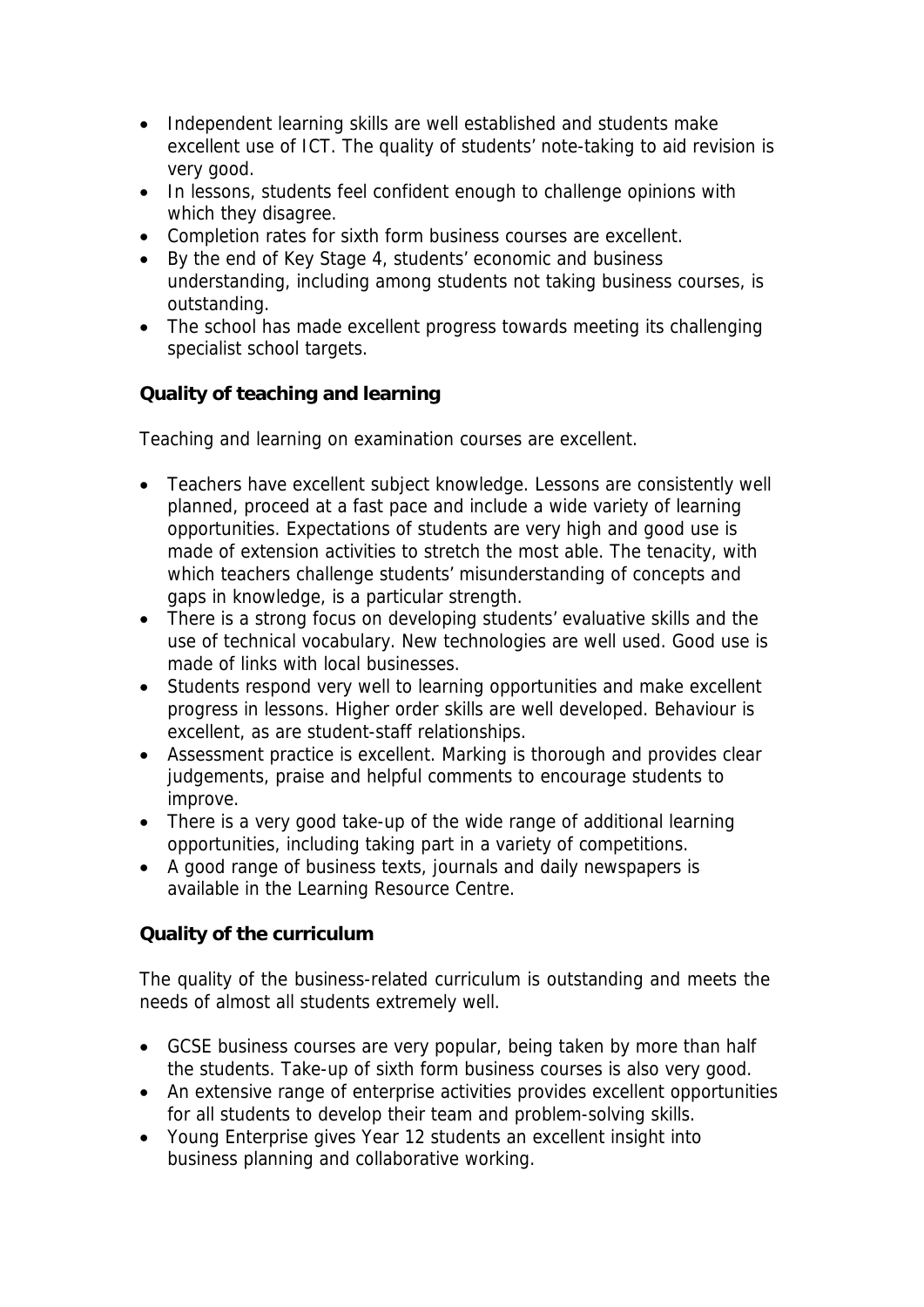- Students are very well prepared for work experience in Year 11 and there is effective follow up to help them reflect upon the skills and other attributes they have demonstrated during their placements. The many other work-related learning activities at Key Stage 4 provide further excellent opportunities for all students to develop and refine their key skills.
- Personal, social and health education provides excellent opportunities for students to develop financial awareness. These are supplemented by positive contributions from many other subjects and programmes.

**Leadership and management** 

Leadership and management of business education are excellent.

- In the business studies department, planning mechanisms and systems for monitoring and evaluating performance are very effective.
- There is excellent self-evaluation.
- Teachers have excellent opportunities for professional development.
- At whole-school level, the co-ordination of enterprise education and workrelated learning is very good.
- Business education is very well resourced.

## **Inclusion**

Inclusion is good.

- Examination courses are open to all students.
- There is early identification of students experiencing difficulties on examination courses and effective additional support is provided; it is very rare that students fail to complete courses successfully. However, schemes of work do not sufficiently address the needs of all learners.
- There is no overall system for tracking students' progress in developing economic and business understanding.

**Areas for improvement, which we discussed, included:**

- for examination courses, ensuring that schemes of work are differentiated to meet the learning needs of the full range of students
- at whole-school level, building on existing good practice in work-related learning, to put in place a system for tracking students' progress in developing economic and business understanding.

I hope these observations are useful as you continue to develop business education in the school.